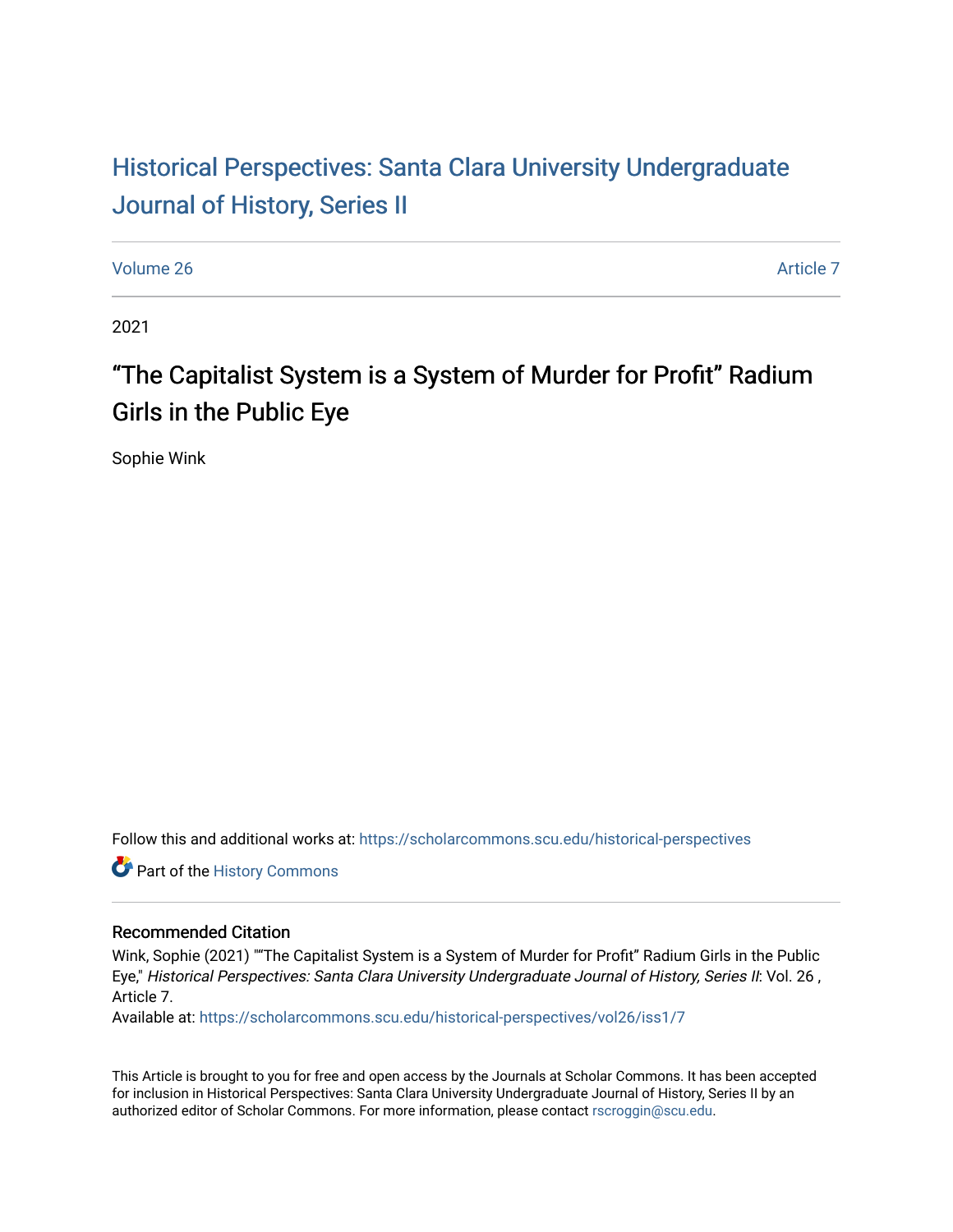#### **"The Capitalist System is a System of Murder for Profit": Radium Girls in the Public Eye**

#### **Sophie Wink**

In 1922, Mollie Maggia died a miserable death as her body gave out, her mouth filling with blood and her bones breaking under the weight of her own flesh. She was only twenty-five years old. The sudden and violent illness was initially blamed on syphilis, a diagnosis that devastated the young woman's family.<sup>1</sup> It would soon be discovered, however, that the horrifying symptoms were instead the result of continued exposure to radium through work as a dial painter for the U.S. Radium Company (USRC) in Orange, New Jersey. Soon, many of Maggia's coworkers began to die in the same horrific manner. Once these women finally received their terminal diagnoses and filed suit against the U.S. Radium Company, the nation watched with bated breath to see whether USRC would be held accountable for their gross neglect. The fact that the lawsuit against such a large corporation was taken to court can be credited, in large part, to the press and the National Consumers' League, who worked to expose the plights of the women and the gross neglect of their employer. Action against employer abuses and for workplace safety had been central to the Progressive Era, which stretched from the end of the Civil War to about the time when action was taken against the USRC. This can be seen in responses to events like the Triangle Factory fire, the best-known workplace tragedy of the period. Despite the cultural awareness of corruption and corporate malpractice, the radium

*Historical Perspectives,* Series II, Volume XXVI*,* 2021

<sup>&</sup>lt;sup>1</sup> Kate Moore, *The Radium Girls* (United Kingdom: Simon & Schuster, 2016), 38-40. In addition to the articles cited individually in the bibliography, this paper is also based extensively in examination of articles in *The New York Times* and *The Daily Worker*  between the years 1900 and 1940. Also heavily consulted were the *Records Related to Radium Dial Painters, 1914-1949* that have been published by the National Archives Catalog.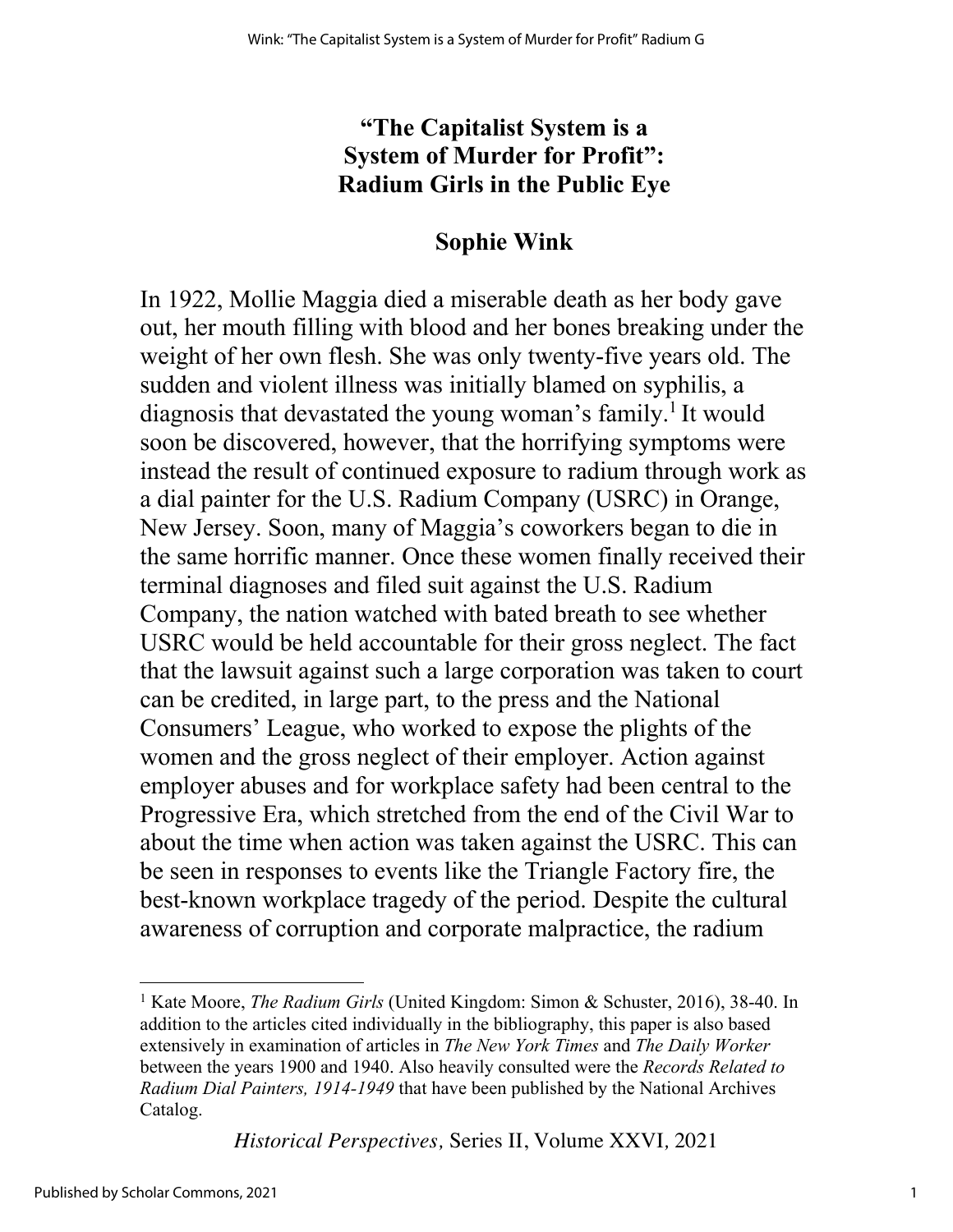workers' story was sensationalized and addressed in mainstream society only briefly. The general ambivalence and prior lack of media coverage demonstrates how women and immigrants often found themselves excluded from the prevailing progressive narrative of the time.

Investigation into the variances in coverage brings into focus that more radical, specifically far-left, publications that provide stories on the exploitation of workers continue to maintain a large following in the United States. Today, socialists like Bernie Sanders retain a large following even in a relatively conservative political atmosphere. It is significant that when people are presented with such egregious wrongs against the least powerful in society, such as the dial painters, those in the affected class seek an answer, something that movements like communism and socialism often claim to offer. By sensationally presenting the horrors of the Radium Girls and asserting that only the utter destruction of capitalism would bring an end to such abuses, communist paper *The Daily Worker* was able to draw in an enraptured audience who clung to its every word. In contrast, papers like *The New York Times* tended to present the issue more as a one-off instance of corporate abuse (and tepidly, at that) rather than blaming society at large. In a similar manner, modern leftist politicians such as Bernie Sanders and Alexandria Ocasio-Cortez claim that socialism or virtual socialism is the only solution to systemic societal problems such as poverty and police brutality.

Mainstream media coverage of the radium case, like that seen in the *New York Times*, tended to tiptoe around assigning blame and did not do enough to bring the plight of the Radium Dial Painters to the public consciousness. In her detailed coverage of the case in *Radium Girls,* Kate Moore observes that women painting watches in Ottawa, Illinois continued to paint with radium long after it had been discovered to cause death. She attributes much of this failure to the early coverage: "The news piece about Marguerite Carlough's case was hidden inside a local paper eight hundred miles away. Dr. Maryland's radical study from the year

17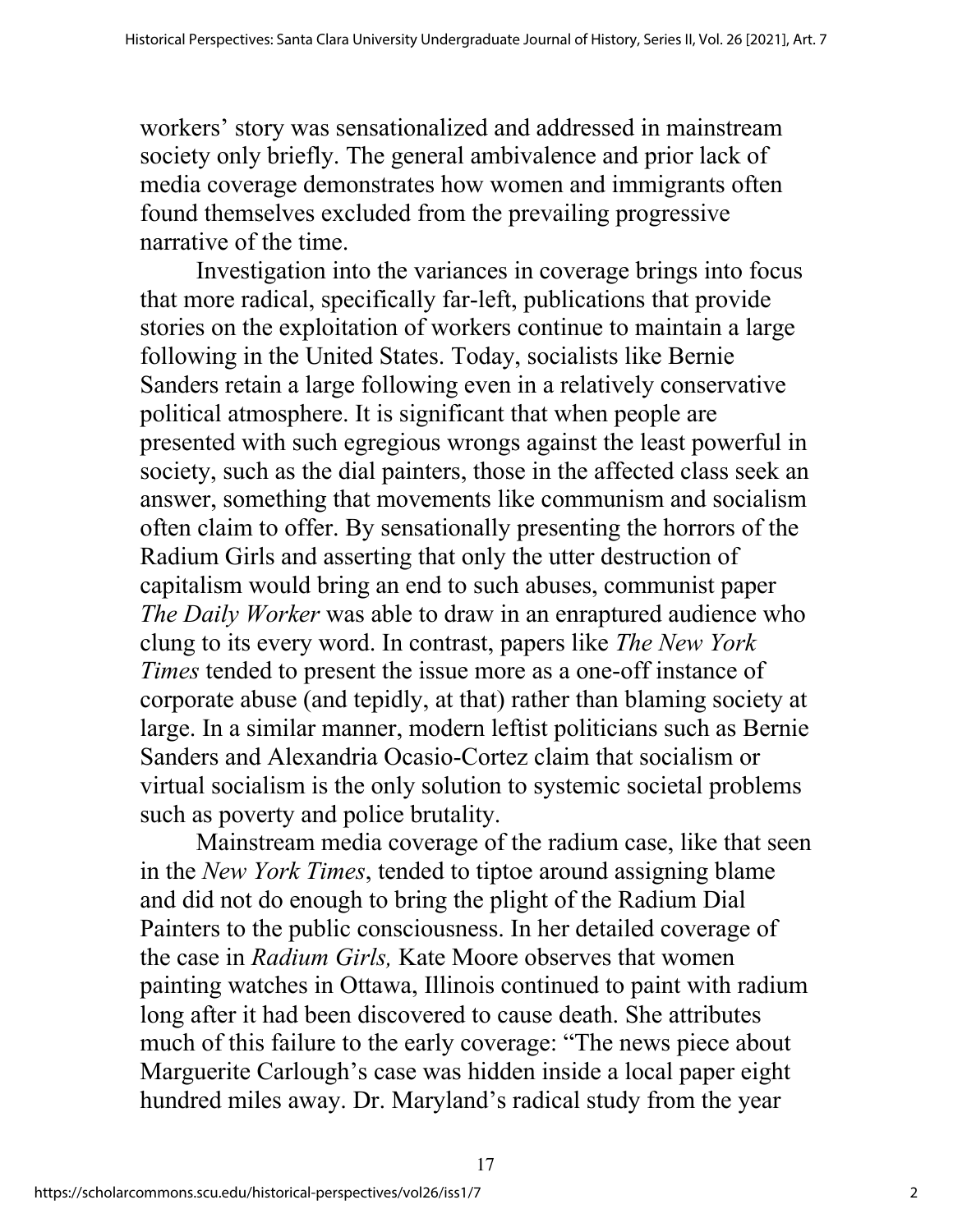before was hotly debated," but "although his findings were reported by the general media of New York and New Jersey… girls who lived in Ottawa didn't read the *New York Times.'"'2* Even if those women did read it, *The New York Times'* coverage remained noncommital, not wanting to step on the toes of the powerful U.S. Radium Company. In *Mass Media and Environmental Impact,* historian Bill Kovarik discusses the media's impact on the Radium Girls' case. He explains that "only after the case of the New Jersey women was legitimized in a courtroom setting -- a formal structure for news gathering -- did the larger media outlets pick up the story."3 Once they got a hold of the story, though, much of the press quickly sensationalized it, resulting in quick and small-stakes settlements to keep USRC out of the public eye.4 In contrast to the mainstream coverage of the case, radical media sources such as the communist *Daily Worker*  focused their coverage more on the intense hardships of the women and used the case as an opportunity to denounce capitalism as inhumane. To a striking degree, the *Daily Worker* focused centrally and sensationally on the stories and sufferings of the victims (albeit with the goal to combat destructive capitalism) while more mainstream sources often glossed over these horrific facts.

The case of New Jersey's "Radium Girls" is a story that, shockingly, remained largely untold to the general public. For the brief period of time when the case was under litigation, the story was at the forefront of national (or at least East Coast) attention, but as soon as the dying women agreed to small out-of-court settlements, the issue disappeared almost entirely from the public view. Kate Moore's *The Radium Girls* (2016) was the first fulllength nonfiction narrative about the story. Moore's exposé sparked contemporary national interest in the horrific story of these

<sup>2</sup> Ibid., 172.

<sup>3</sup> Bill Kovarik, "Radium Girls" in *Mass Media and Environmental Conflict.* (Newbury Park, CA: SAGE Publications, Inc., 1996) [n.p.].

 $4$  Ibid.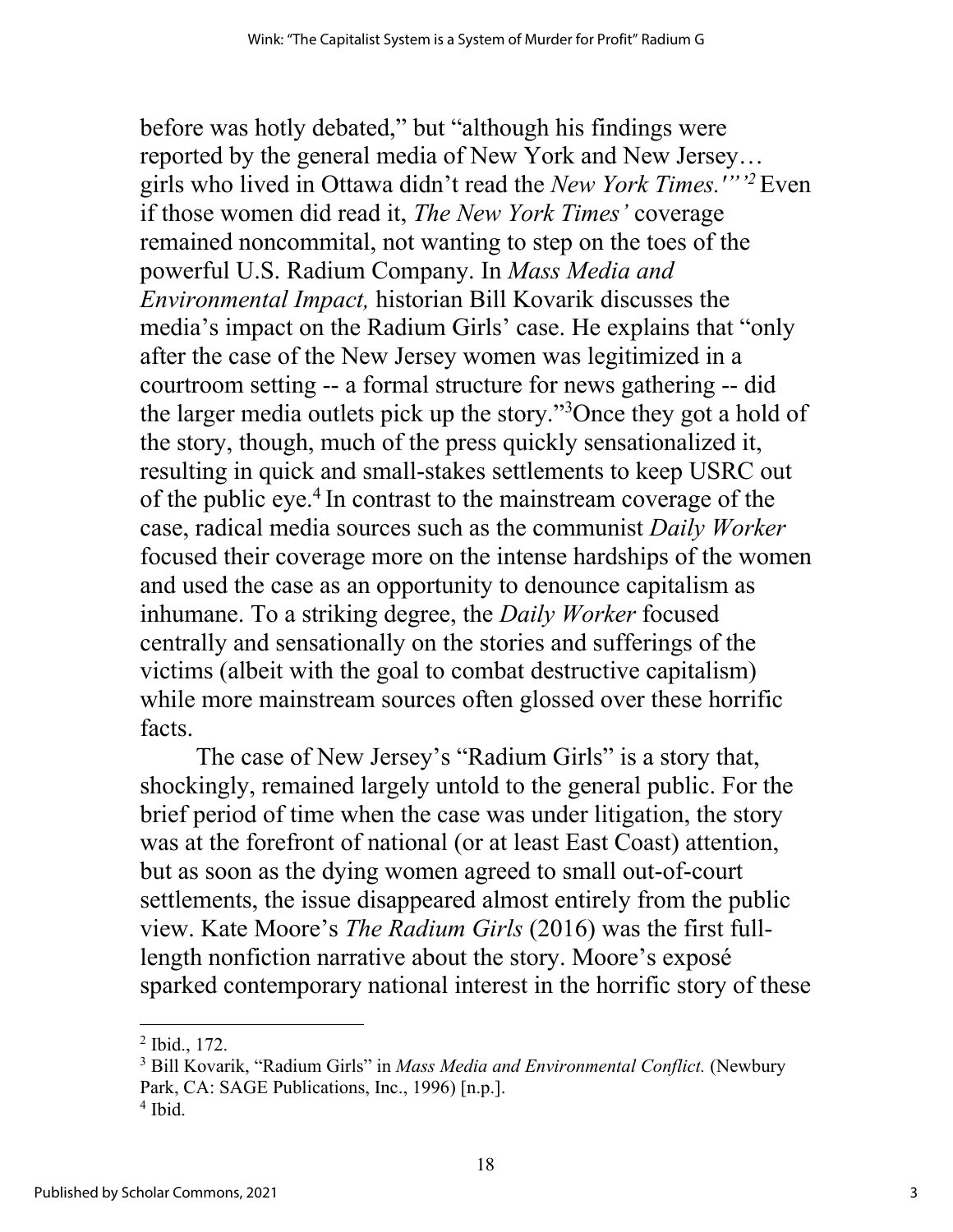dial-painters in New Jersey, even inspiring a mainstream film.<sup>5</sup> A number of more scholarly pieces also cover the case, including Claudia Clark's 1997 *Radium Girls*, "The Playboy and the Radium Girls," by Dan Cooper and Brian Grinder (2008), Laura Lee Cooper's aptly-titled "Glow-in-the-Dark Tragedy," (2007) and a 2015 publication entitled "Radium Girls" by the Radiological Society of Northern America. Further, in 2018 the National Archives Catalogs published a collection of nearly 4000 primary sources that offer a more complete look at the legal proceedings and the conversations going on within the U.S. Radium Corporation. This essay attempts to build on the information provided by these earlier scholars with a focus on media. Specifically, it contrasts coverage by a mainstream source (*The New York Times*) with a more alternative source (*The Daily Worker*) and compares the ways in which they presented the case.

## **The Horrific Case of the Radium Girls**

The story is a long and complicated one, with many players and competing perspectives. The factory in Orange, New Jersey opened in 1917 when production boomed due to military need for the radium-painted watches. The company factory first opened its doors in 1917 in Newark, New Jersey.6 Despite its founding in the heyday of the Progressive Era, when much focus was on the responsibility of employers to keep their employees safe, certain important safety measures were overlooked in the founding of the U.S. Radium Corporation. Radium was fairly new on the scene, having been discovered in 1898 by Marie and Pierre Curie, and scientists as well as opportunistic entrepreneurs touted the amazing abilities of radium to serve as a health supplement, cleaning product, or illuminator.7 In 1907, *The New York Times* claimed that

<sup>5</sup> Willette Klausner, Harriet Leve, Jayne Baron Sherman, Lily Tomlin, and Jane Wagner, *The Radium Girls*, directed by Lydia Dean Pilcher and Ginny Mohler (New York, NY: Cine Mosaic, 2018), film.

 $6$  Eugene J. Boesch & Michael S. Raber, Historic American Engineering Record: US Radium Corporation (Philadelphia, PA: National Parks Service), 3. <sup>7</sup> Laura Lee Carter, "Glow in the Dark Tragedy" in *American History* (2007), 33.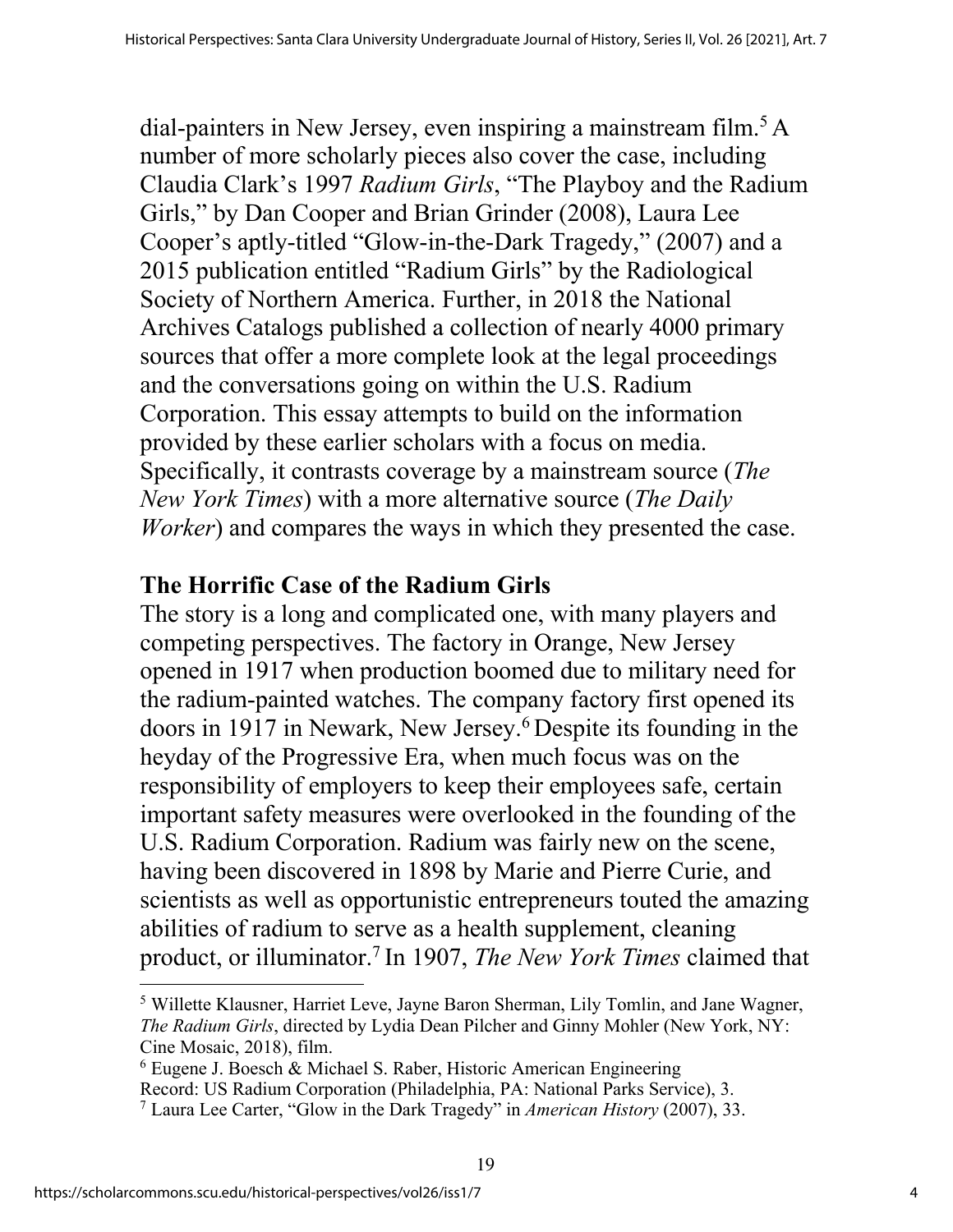lupus "can be cured with certainty by exposure... to rays emitted by radium bromide" and a 1905 article described the element's cancer-fighting properties with incredulity, citing one doctor who called it "'liquid sunshine'".<sup>8</sup> While there was great exaltation of radium in public discussion, many scientists held quiet concerns about the element's potential dangers. USRC was aware of these concerns, and in fact published an article internally titled "Radium Dangers: Injurious Effects" in 1906, long before the first of the women began to show symptoms of radium poisoning.<sup>9</sup> Women working at USRC's warehouse painted the numbers on watches so that the timepieces would glow and be readable in the dark. The job was a fairly glamorous one; not only was it profitable (a fast dial painter could earn a generous salary of up to \$25 a week), but the young women felt like an important part of the war movement.<sup>10</sup> This patriotism was both romantic and exciting. Exhilarated by the novel qualities of radium, the young women not only pointed their brushes between their teeth but also painted their teeth and fingernails with the substance so that they could go home glowing like ghosts.11 Not all the women were so quick to trust in this mysterious element, but most were, especially since ill effects were not immediate. Due to the slow effects of radium poisoning, which had not been recognized as a disease prior to the USRC case, many dial painters remained employed by USRC for years without seeing any negative consequences. Eventually though, Mollie Maggia fell ill in 1922 and many other women followed her to the grave. While Maggia's cause of death was initially listed as syphilis, her USRC coworkers began to notice similar symptoms and became skeptical of USRC's insistence that there was no connection between radium and their symptoms. It took years, but

 $9$  Carter, "Glow in the Dark Tragedy," 37.

<sup>8</sup> "The Radium Cure of Lupus," (New York, NY: *The New York Times*); "Radium, X-Rays, and Cancer," (New York, NY: *The New York Times*).

<sup>10</sup> Dan Cooper and Brian Grinder, "The Playboy and The Radium Girls" in *Financial History* (2008), 13.

 $11$  Ibid, 13.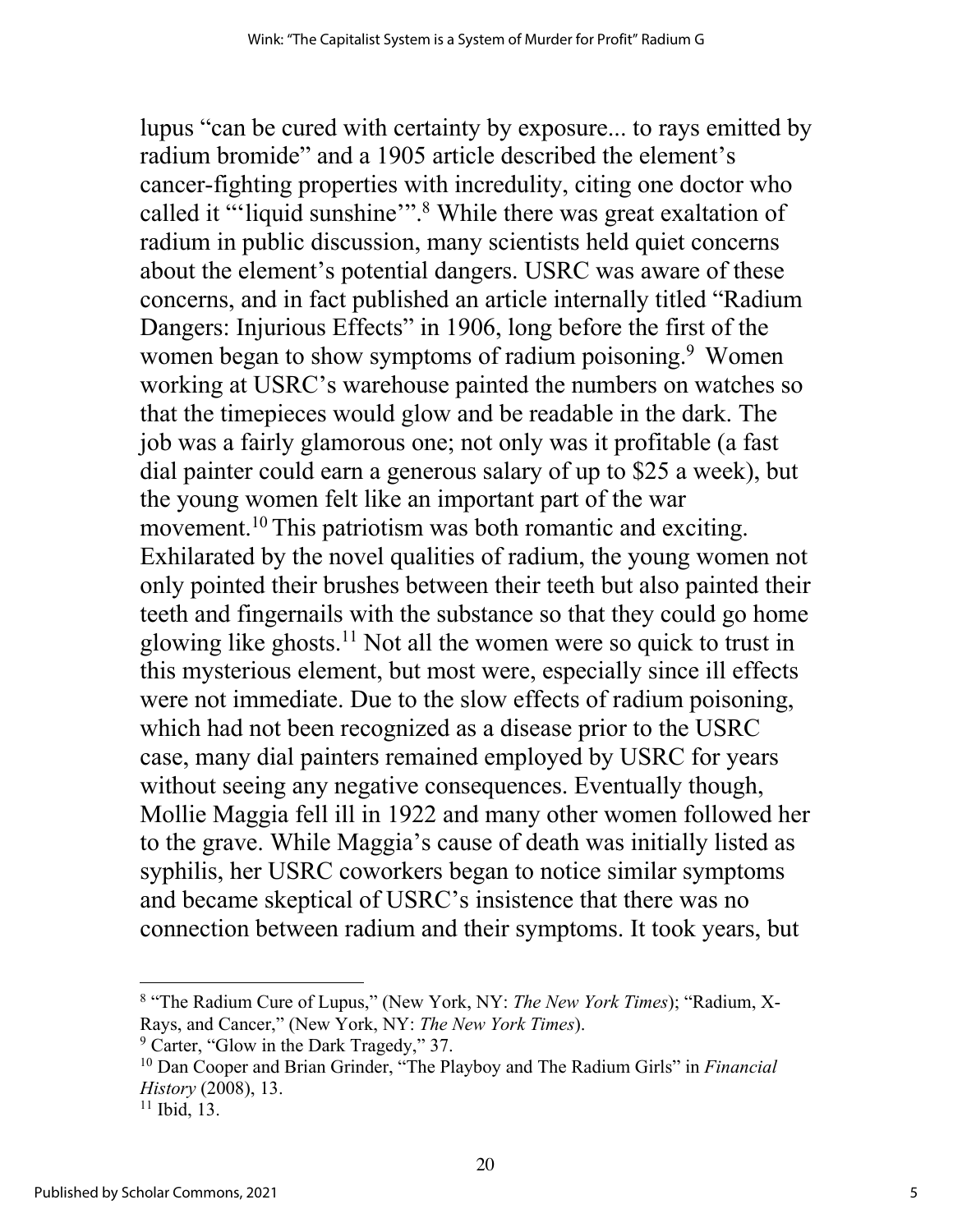eventually the women and their doctors realized that their sufferings were not unrelated. With the help of Jane Addams and the National Consumers League, pressure was put on USRC to begin investigating the claims of industrial poisoning.<sup>12</sup>

The USRC, however, had other plans. From the outset, it adamantly denied any connection between radium and illness. Internal memoranda and external communications alike gave little regard to the suffering women and shrugged off their accusations. A bulletin from 1924 insisted that "we are positive that our work is absolutely harmless… numerous rumors and misstatements of facts have been made by certain individuals. These have been injurious to our organization and individuals making same [sic] can be held for slander".13 As the pressure to more fully investigate mounted too much to ignore, USRC took some ignominious steps to protect its reputation. The first people hired by the company to look into the claims were Dr. Cecil Drinker and his wife Dr. Katherine Drinker. After an intensive study, the Drinkers concluded that radium may well have been the cause of illness; in a letter to company president Arthur Roeder, Drinker wrote conclusively: "We believe that the trouble which has occurred is due to radium".14 Unhappy with this report, Vice President Harold Viedt questioned Drinker's credibility – despite having been the one to hire him – and stated that he was "very much disappointed in Dr. Drinker's findings".15 He further suggested that the Drinkers were not sufficiently expert on the subject and that discussion with other scientists would disprove the Drinkers' conclusion.16 USRC eventually published a falsified version of the Drinker report and also reached out to another doctor named Frederick Flinn (who did not actually hold a medical license). Flinn tested many of the

<sup>&</sup>lt;sup>12</sup> Carter, "Glow in the Dark Tragedy," 34.

<sup>13</sup> U.S. Radium Company, "Bulletin, March 13, 1924" (National Archives Catalog). <sup>14</sup> Cecil K. Drinker (CD) to Mr. A. Roeder (AR), 3 Jun. 1924, Records Related to Radium Dial Painters 1917-1949 (RDP), National Archives Catalog, , Bloomsburg, PA (NRCB). <sup>15</sup> H.B. Viedt (HBV) to AR, 12 Jun. 1924, NRCB.  $16$  Ibid.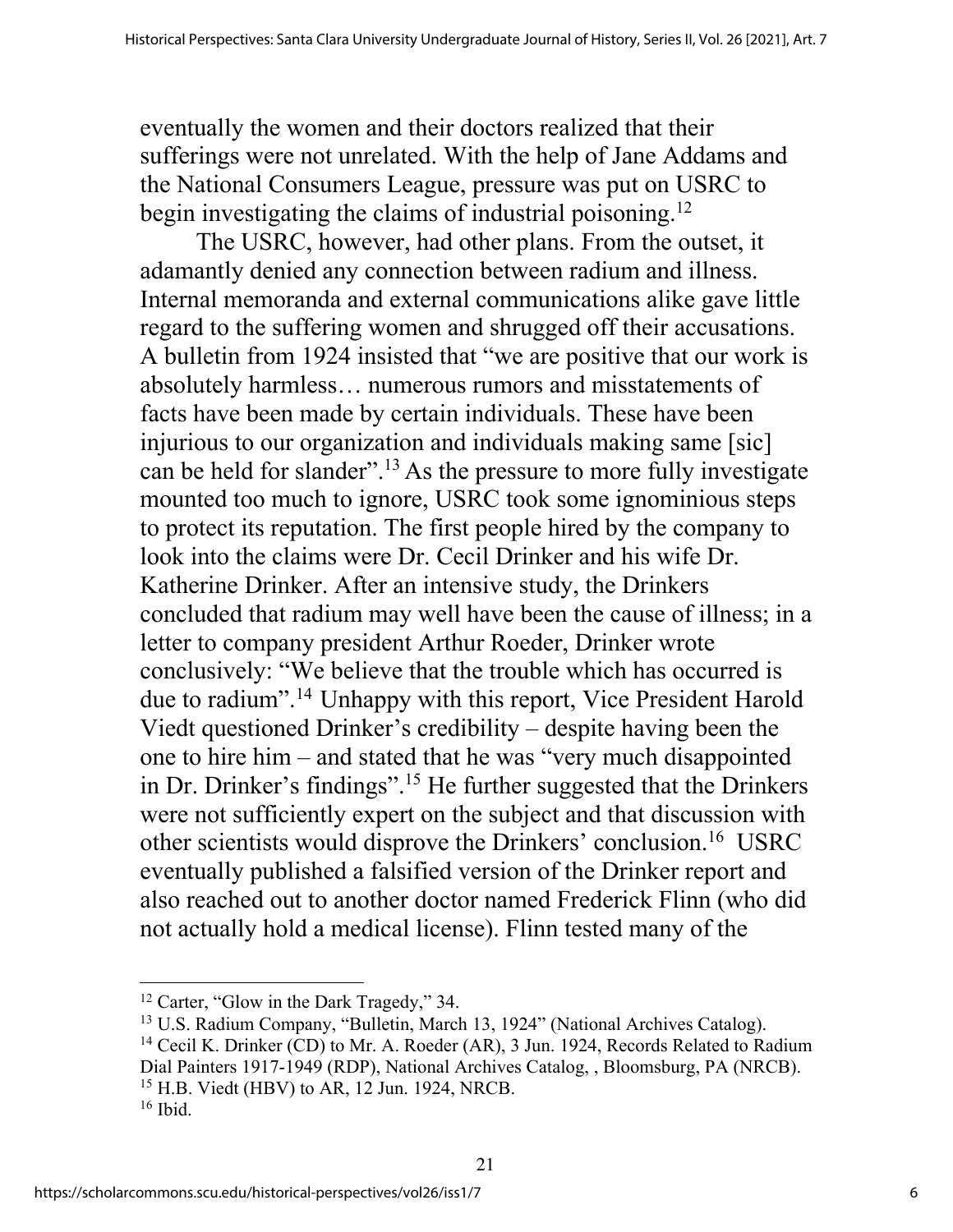women himself and declared that they were all entirely healthy.<sup>17</sup> USRC was much happier with this report; Dr. H.H. Barker, a corporation executive, wrote, "*his* findings have been entirely negative and I think his report represents a very good piece of work."18 To further protect its image, the company made several payouts to the families of deceased women such as Hazel Kuser in exchange for an agreement not to press charges or speak out against USRC. Kuser's family received only a small one-time payment of \$1000.19

The case did ultimately go to court, and a legal battle ensued as the USRC insisted that it owed nothing to the dying women. The dial painters persisted in the fight while fearing that their deaths were imminent. In late April of 1928, to the outrage of the victims, their lawyer, and many media outlets across the country, the case was adjourned until September. The women spoke out against the postponement of the trial and enraged newspaper reporters denounced the choice, even inspiring one Essex County assemblywoman to attempt an extension of the statute of limitations.20 Ultimately, however, both parties agreed to a settlement– the women because they feared they wouldn't live long enough to see the court case through and USRC because it wanted its name out of the press. After a bit of negotiating, each of the victims won a one-time payment of \$10,000 (\$138,606), "a pension of \$600 (\$8,316) a year for life, past *and future* medical expenses, and USRC to cover all court costs."21 The settlement pleased the women and allowed them to live out their final days in relative peace, but USRC eventually managed to find loopholes that allowed it to back out of the continuing medical costs. $^{22}$ 

<sup>17</sup> Moore, *The Radium Girls,* 118-119.

<sup>18</sup> Ibid.*,* 156.

<sup>&</sup>lt;sup>19</sup> "General Release to Arthur Roeder," 29 April 1926, (National Archives Catalog).

<sup>20</sup> "Woman Seeks to Aid Radium Claimants" (New York, NY: *The New York Times*).

<sup>21</sup> Moore, *The Radium Girls,* 230.

<sup>22</sup> Ibid.*,* 240-244.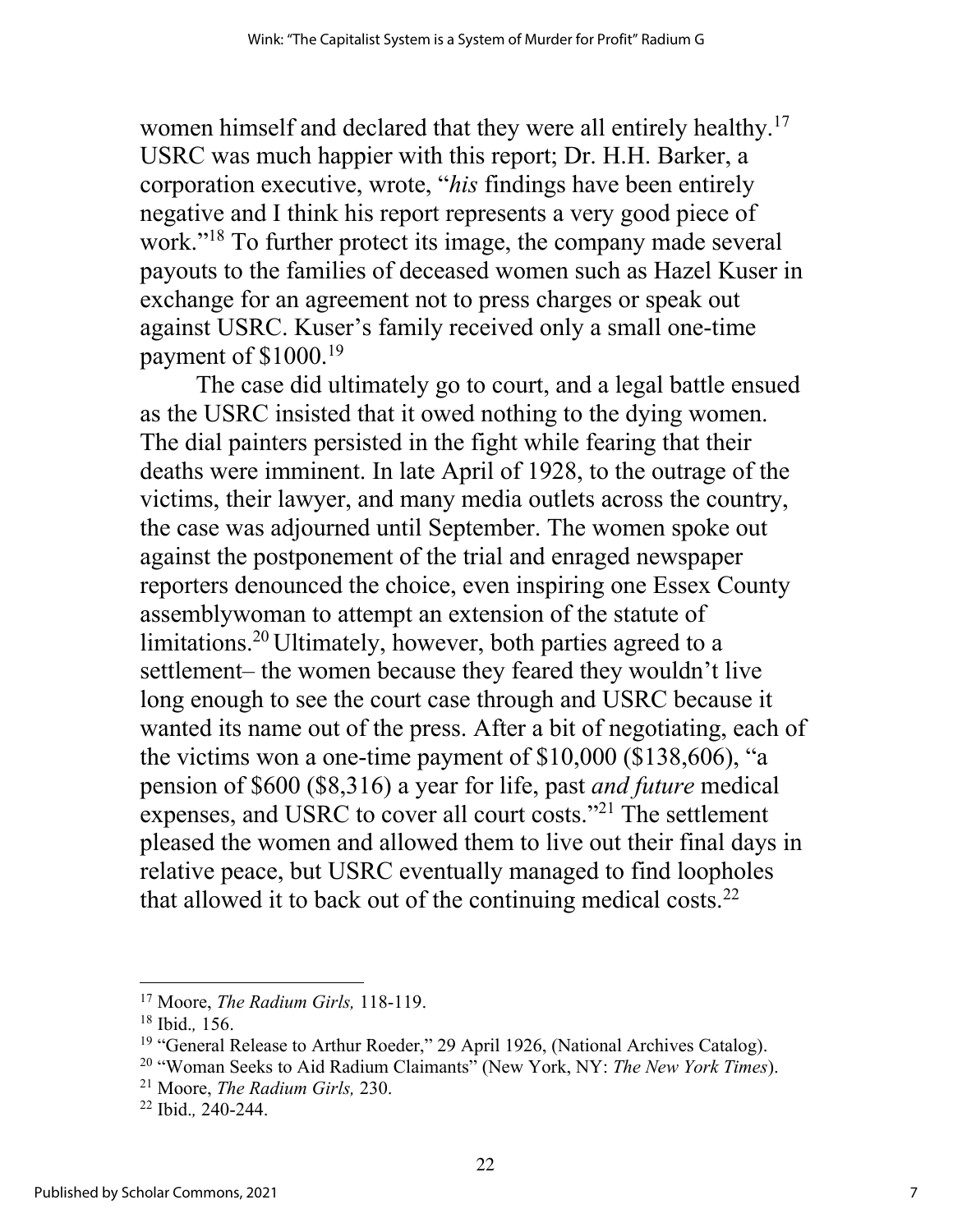Although it offered some peace for the women who worked for the United States Radium Company, the settlement was far from a happy ending. According to Rebecca Hersher on NPR, "by 1927, more than 50 women had died as a direct result of radium paint poisoning."23 The New Jersey women were far from the only ones affected; Moore's book examines parallel events in Ottawa, Illinois, where many women died in exactly the same manner because little tangible change was made when the New Jersey case was wrapped up and pushed out of the public  $e^{-24}$ 

#### *The New York Times'* **coverage**

The media, especially the New York media, was integral to the success of the Radium Girls' case. Because the USRC factory was located just across the Hudson River from Manhattan, New York news outlets were among the first to pick up the story. Walter Lippmann's involvement in the case through *The New York World*  is fairly well-known: after Jane Addams informed him of the case and of the judge's choice to postpone the trial from April to September, Lippmann published a piece denouncing this as "one of the most damnable travesties of justice that has *ever* come to our attention."25 Much of the New York coverage, however, tended to be more desultory. Initial reports in *The New York Times* were reluctant to place blame at the risk of offending U.S. Radium Company, an influential corporate power. The first related report found in *The New York Times* appears fairly early, in 1925, before the suit had been filed against USRC. It reports the death of Sarah Maileffer, stating that she was the seventh dial painter to die. The author judiciously lays out the facts of the suit, explaining that the victim's parents "contend that radium phosphate was the cause of the trouble," but fails to take any firm stand as to the credence of

<sup>23</sup> Rebecca Hersher, "Mae Keane, One Of The Last 'Radium Girls,' Dies At 107" (NPR, Dec. 28, 2014).

<sup>24</sup> Moore, *The Radium Girls*, 400; Moore states that 65 of 100 women working at the Ottawa Radium Dial factory died.

<sup>25</sup> Moore, *The Radium Girls*, 222.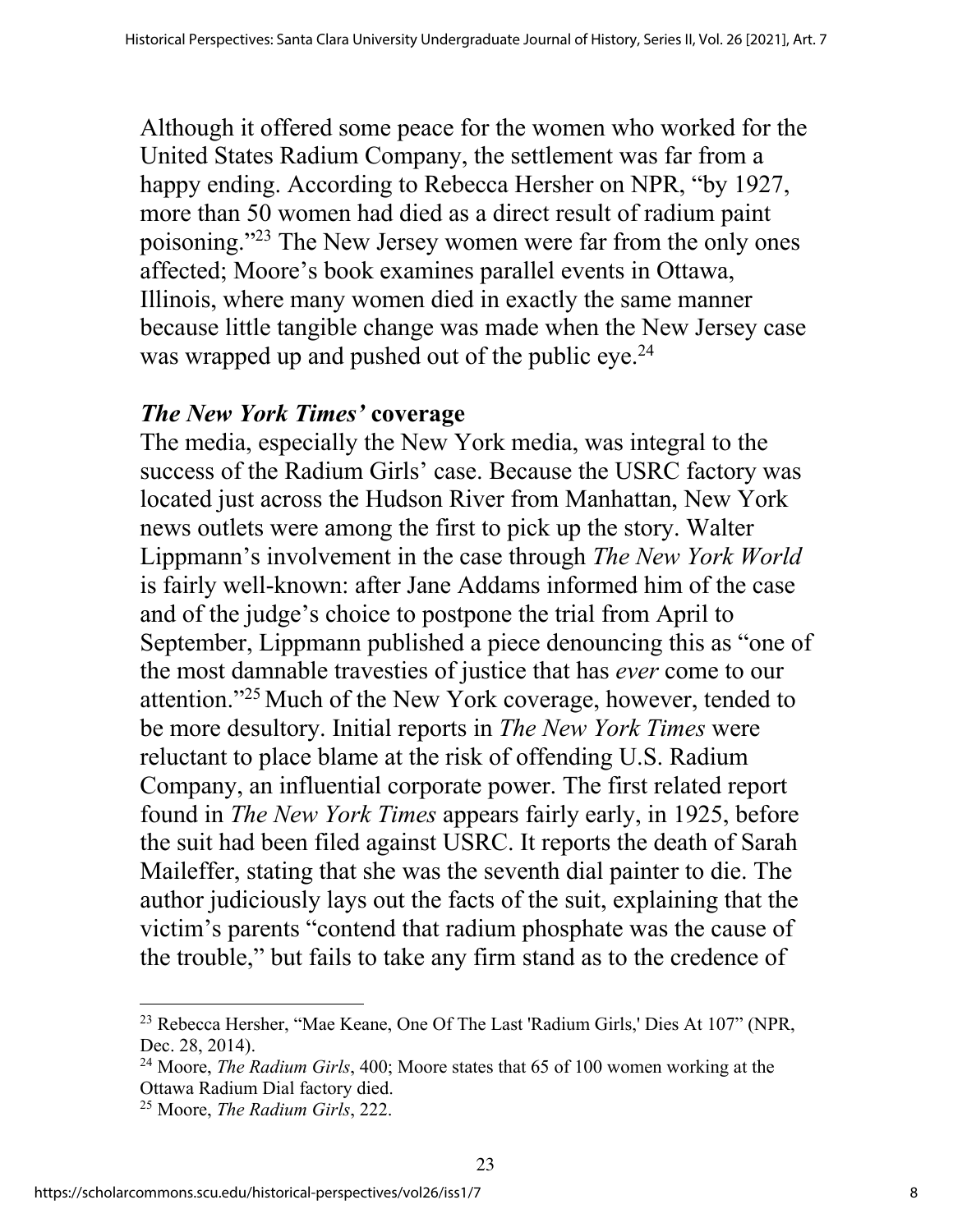that charge. Later coverage took a clearer stance suggesting USRC's innocence. A June 20, 1925 article asserts that "I do not imply that the company has not done all it could for its employees... I am sure the factory will cooperate to check this danger if it is found to be a real menace to health."<sup>26</sup> Another article also refused to assign blame: "Until this case is disposed of we will not feel at liberty to make our findings public because to do so would prejudice one side or the other."27 It is clear that the author was tiptoeing around the powerful US Radium Company in an attempt to excuse it from any blame and ward off any lawsuit for defamation.

As time went on and the case grew in the public eye, *The New York Times'* coverage offered a fairly complete and carefully subjective view of the case. A mid-trial article in April of 1928 offers coverage spanning almost the full length of a page and explains the complexities of the trial. While failing to truly take a defined side (in contrast to *The Daily Worker*), it describes the women as "maintain[ing] an attitude of almost cheerful resignation" throughout the trial and offers the telling headline "Ex-employer testifies; Admits He Did Not Warn Them of Danger to Their Lives in Luminous Paint They Used."28 *The New York Times* continued to provide in-depth coverage of the trial, but remained careful not to take an explicit stance, referring to the women's claims as "allegations" and avoiding sensationalizing the story.<sup>28 29</sup> Later reports refer to the women as "radium victims" and seem to accept as fact that these women were poisoned.<sup>30</sup> This lines up fairly well with the progression of the story as radium

<sup>26</sup> "Begin Wide Inquiry Into Radium Deaths," (New York, NY: *The New York Times*, June 20, 1925).

<sup>27</sup> "All Radium Plants in Federal Inquiry," (New York, NY: *The New York Times*, June 21, 1925).

<sup>28</sup> "5 Poisoned Women Face Court Delays," (New York, NY: *The New York Times*, April 28, 1928).

<sup>29</sup> "New Issue Raised in Radium Poisoning," (New York, NY: *The New York Times*, July 19, 1927).

<sup>30</sup> "Radium Victims Win \$50,000 and Pensions in Suit Settlement," (New York, NY: *The New York Times*, June 5, 1928).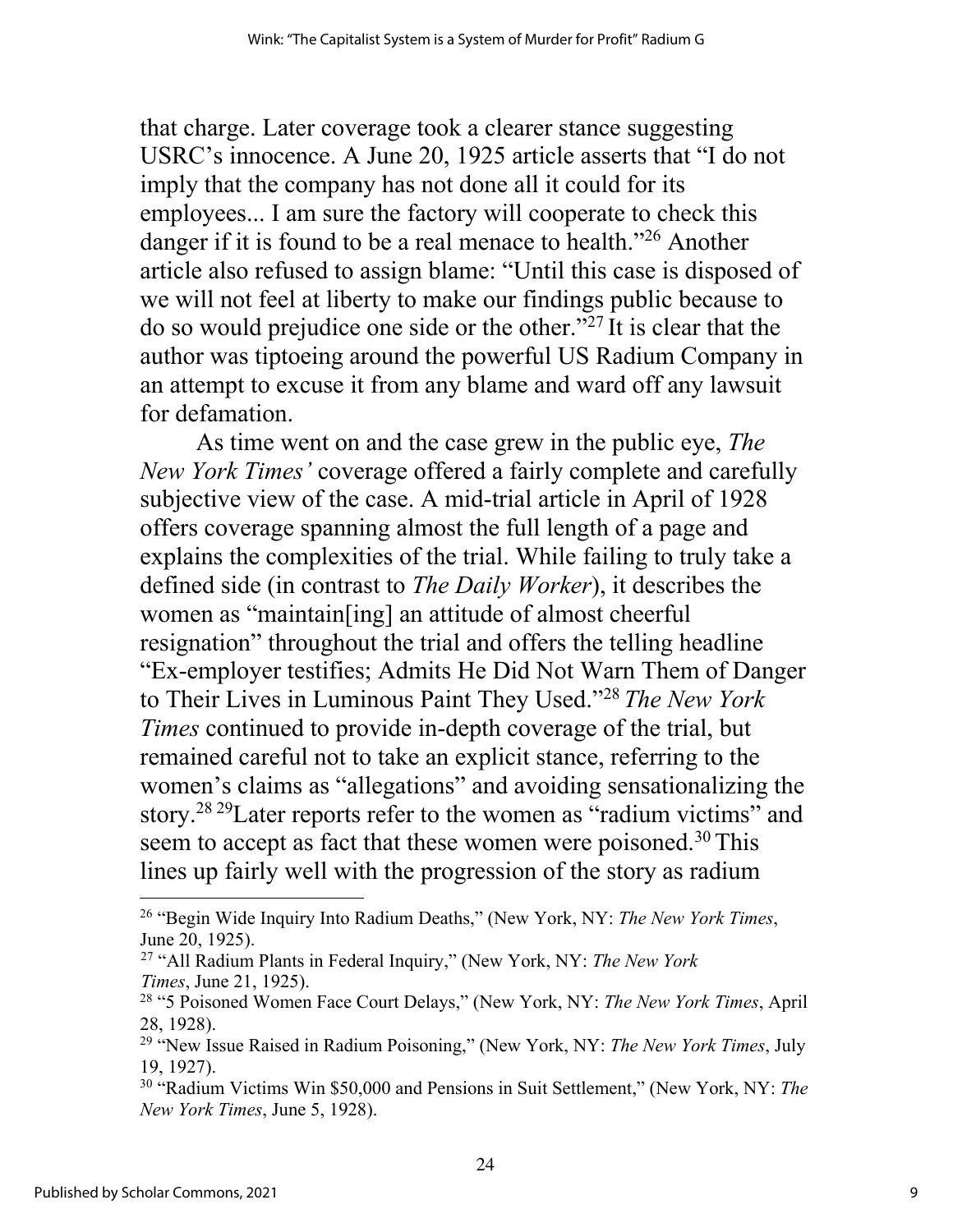poisoning began to find large-scale acceptance and the debate shifted more to whether the company was responsible for negligence.

Media coverage of the case is very distinctive in the way the final settlements are presented. The *New York Times* presents the settlement as good news, heralding it as a victory in headlines from June of 1928.31 The settlement delivered positive news in that the women were able to finally get some peace and financial compensation, but the payments were not nearly enough to cover the women's medical costs and later meddling greatly reduced the actual annual support the women received.

# *The Daily Worker* **Weighs In**

A close reading of *The Daily Worker*'s coverage of the U.S. Radium trials reveals a presentation that is distinct from more mainstream coverage, like that of *The New York Times*. *The Daily Worker* was well-known for its affiliation with the Communist party and served as the voice of the party in the United States. As a result, much of its coverage focused on its mission of deconstructing the capitalist system by exposing what it saw as capitalism's failures. The events that *The Daily Worker* covered were largely the same as those covered by *The New York Times*, but rather than looking at them as one-off events, they viewed them as symptoms of a toxic capitalist society.

The coverage of the case by *The Daily Worker* and *The New York Times* both picked up around the time that the court process began in 1927. However, unlike *The New York Times*, the *Worker*  almost immediately condemned the events as horrific. The first headline story regarding the case appeared in *The Daily Worker* in

25

<sup>31</sup> Ibid: The full June 5th, 1928 headline reads: "RADIUM VICTIMS WIN \$50,000 AND PENSIONS IN SUIT SETTLEMENT; Each of Five Women Said to Be Slowly Dying Gets \$10,000 Cash and \$600 a Year. MEDICAL CARE PROVIDED Company Also Agrees to Pay Costs of Action in Compact Reached Out of Court. JUDGE ACTS AS MEDIATOR Clark Hails Concern's Solution of a 'Serious Social Question in a Humane Way."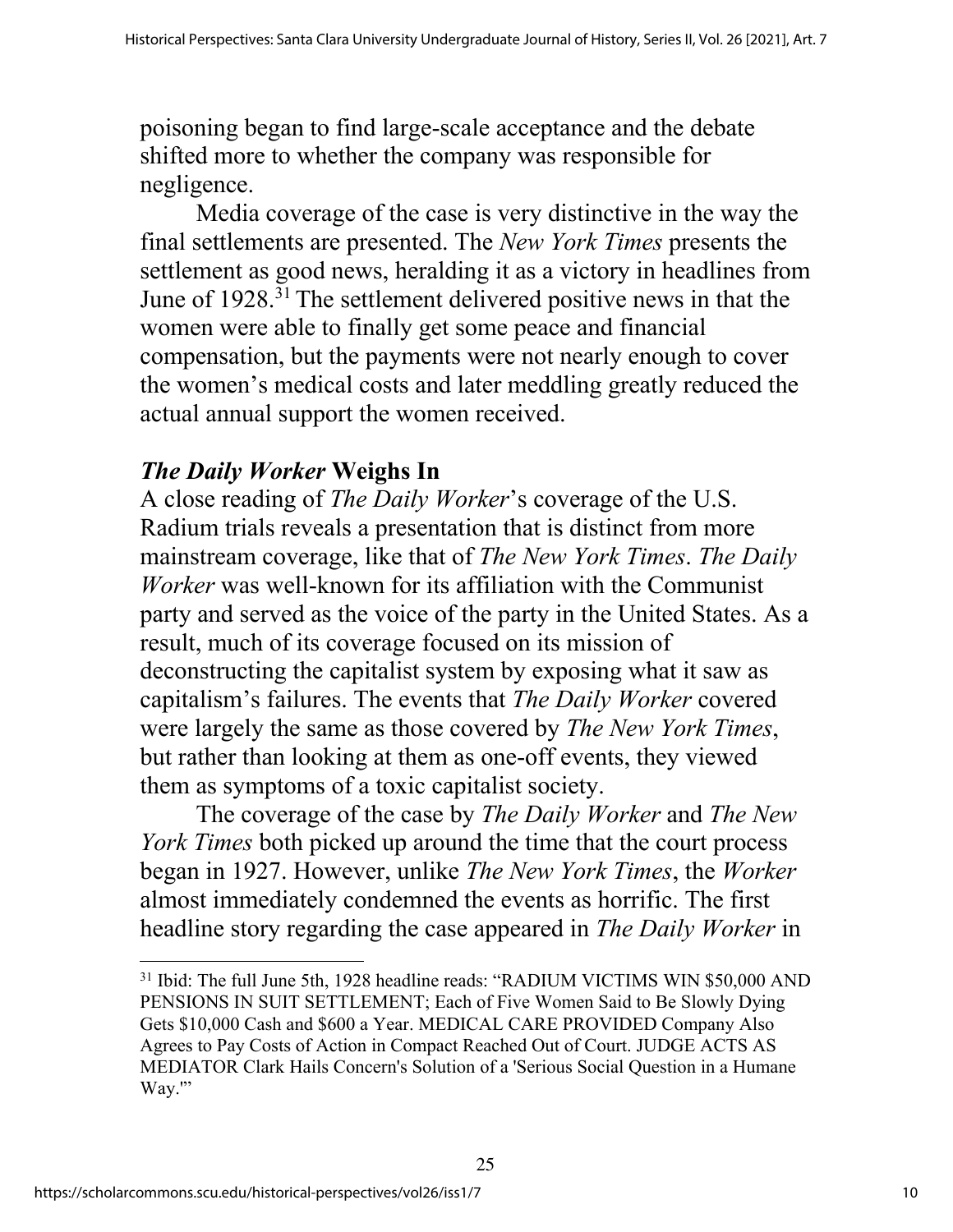July of 1927, in which the authors denounce USRC's invocation of the statute of limitations to avoid charges as a "trick not to pay workers poisoned by radium."32 When the case continued to be postponed due to bureaucratic stalling, *The Daily Worker* called it "ridiculous," explaining that "sheltering itself behind the statute of limitations, the corporation succeeded for a long time in preventing the case from reaching the courts."33 It stated flatly, "The women are dying."34 Like *The New York Times*, the *Worker* was disappointed with the ultimate settlement of the case; it reports that USRC was originally proposing a payment of \$25,000 per woman and \$3,000 per year for life and decries even this as a cop-out to the dying women. Tongue-in-cheek, the paper exclaimed that "since the five women, who are in constant great pain, have less than a year to live, their former employers would not have to spend much pension money".<sup>35</sup>

While the trial was ongoing, the paper published front-page articles presenting the alarming news that the women were "doomed to slow and painful deaths" and vividly describing the process of "radium eat[ing] its way through lips, gum and tongue to brain."36 Notably, many of the stories regarding the case beginning in late May of 1928 included photographs of the women, often accompanied by graphic depictions of the women's suffering. It appears that the intention of these visuals was to draw sympathy and drive home the point that the women's radium poisoning was not an isolated incident but rather a part of a larger corrupted system.

The implication of capitalism as the cause for horrors such as those seen through the Radium Girls' tale is made clear in *The* 

<sup>32</sup> "Company Uses Trick Not to Pay Workers Poisoned by Radium," (Chicago, IL: *The Daily Worker*).32

 $33$  Ibid.

<sup>34</sup> "Women's Radium Suit Plea Fails," (Chicago, IL: *The Daily Worker*) & "Victims of Radium Poison Try Class Justice," (Chicago, IL: *The Daily Worker*).

<sup>35</sup> "Pull Strings to Pull Off Radium Poison Victims," (Chicago, IL: *The Daily Worker*). <sup>36</sup> "Five Workers Doomed," (Chicago, IL: *The Daily Worker*) & "Radium Bosses Withhold Aid From Dying Women," (Chicago, IL: *The Daily Worker*).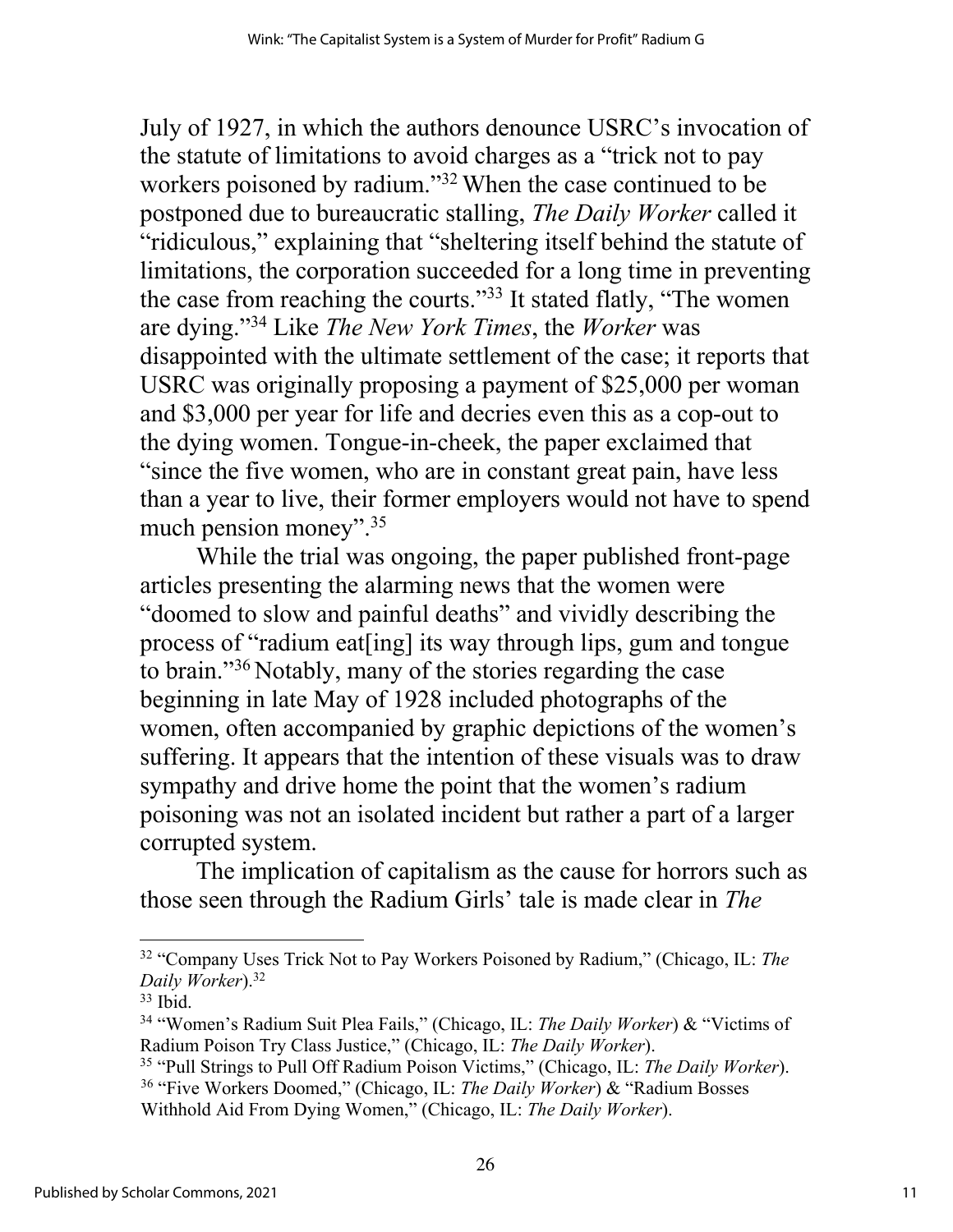*Daily Worker*. A front-page headline from the May 22 paper blames "bosses' greed," evoking memories of men like John D. Rockefeller and J.P. Morgan, the infamously corrupt capitalists of the Progressive Era.37 For years, far-left liberals and communists had denounced and called for the dissolution of the system that allowed these men to become far too powerful. Nowhere is this point made more clearly than in a 1926 *Worker* polemic headlined "Price of a Worker's Life". Seething with rage over the insufficiency of the settlements and the fact that the mainstream media applauded them, the author offers an opprobrium explicitly blaming capitalism. Passionately, he declares that "the workers who die because their employers found it more profitable to tell them to shape the poisonous radium-paint brushes with their lips are not… unusual, but only a picturesque example of the deadly nature of capitalist exploitation."38 Expounding on this point, the author proclaims that capitalism cares not for human life and that the only way to ensure that human life was valued was to destroy the capitalist system. The author goes on to make such bold claims as "the capitalist system is a system of murder for profit," and that, as in the U.S.S.R., the capitalist system would be destroyed in the United States.*39The Daily Worker* was able to successfully present the case of the "Radium Girls" in a way that excoriated the capitalist system and blamed it for the injustices of the world.

## **A Comparison of Mainstream and Communist Coverage**

The differences between coverage by *The New York Times* and *The Daily Worker* are clear. As is immediately apparent, coverage by the communist paper is much more sensational, focusing on the extreme suffering of the poisoned women and emphasizing the corruption of the "bosses" who killed them. When the case came to a close with the settlements in the summer of 1928, the mainstream media seemed set at ease while more radical media expressed more

<sup>37</sup> "Try to Prevent Radium Hearing," (Chicago, IL: *The Daily Worker*).

<sup>38</sup> "Price of a Worker's Life," (Chicago, IL: *The Daily Worker*).

 $39$  Ibid.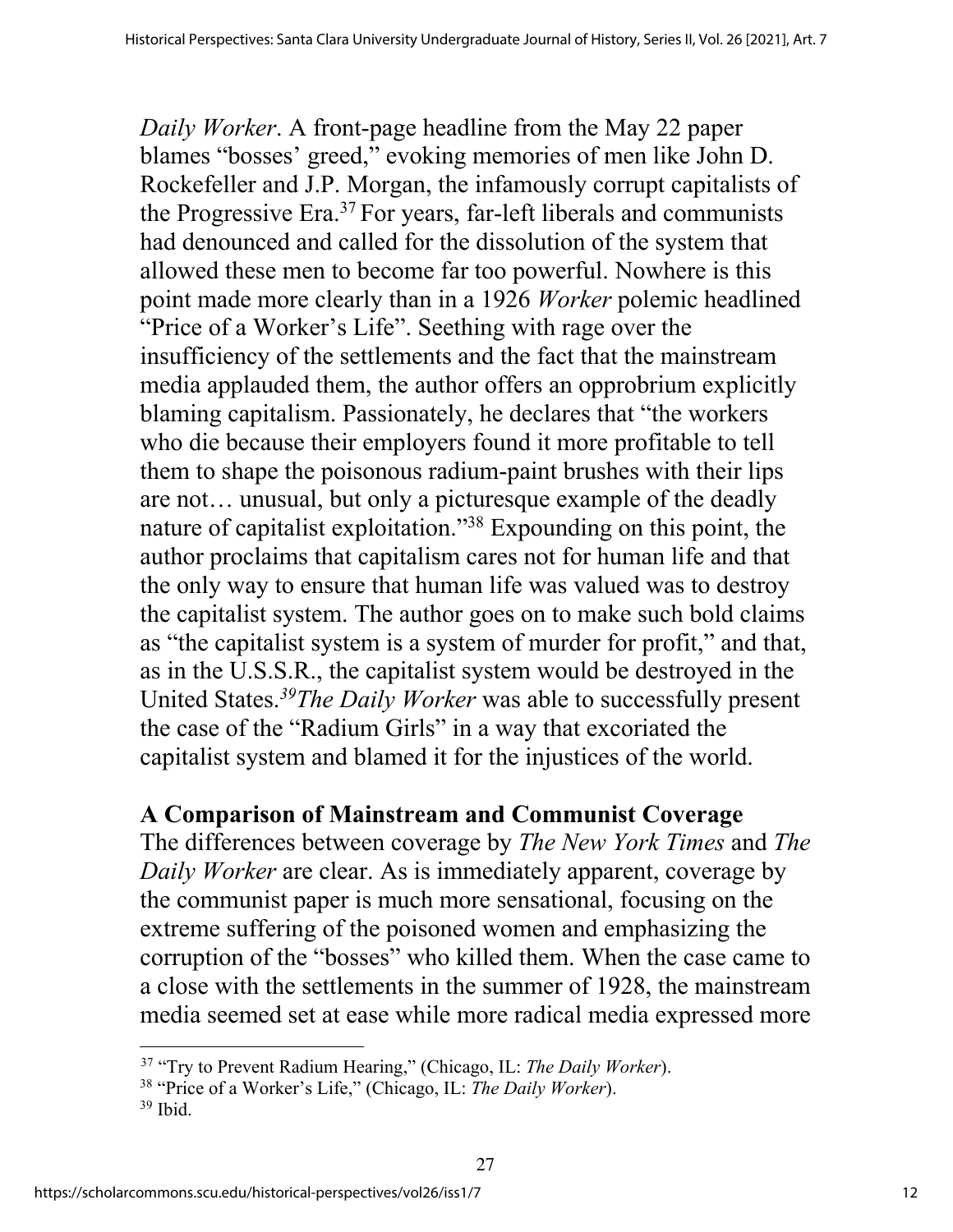outrage than ever. It seems that much of the American population at this time would have agreed that the women deserved compensation and even that the United States Radium Corporation was complicit in their suffering. Communist papers, however, were much more damning in their approach. *The Daily Worker*, the voice of American communism, immediately and unequivocally condemned the actions of USRC and saw the women as victims of a corrupt system. *The Chicago Daily Times*, another leftist paper (though populist rather than communist) took a similarly strong stance when discussing radium poisoning in Ottawa– in *The Radium Girls,* Moore quotes *Chicago Daily Times* reporter Mary Doty: "They shoot to kill when it comes to cattle thieves in Illinois, and fish and fowl are safeguarded by stringent game laws– but womenfolk come cheap."40

### **Radium Girls in the Media and Contemporary Implications**

The ways in which the radical media sensationalized the story of the Radium Girls offers an indication of how such movements critical of American capitalism have found success even in a largely conservative society. By radicalizing issues into something bigger than mere isolated unfortunate events but rather the symptoms of a dysfunctional society, these types of media outlets are able to inspire large swaths of the population. Americans who dream of a better society and believe that radical change is the only way to fix it read stories like this and are driven to action. Even during the Trump presidency, there were large groups of Americans impassioned about social change and adamant that radical reform was the only way to solve it. Politicians such as socialist Bernie Sanders continue to appeal to large groups of Americans, especially young people, by presenting individual issues as the side effects of a corrupt society. On his campaign website, Sanders advocates for concepts such as "Free Child Care and Pre-K for All," "Tax Increases for the Rich," and "College for

<sup>40</sup> Moore, *The Radium Girls*, 309.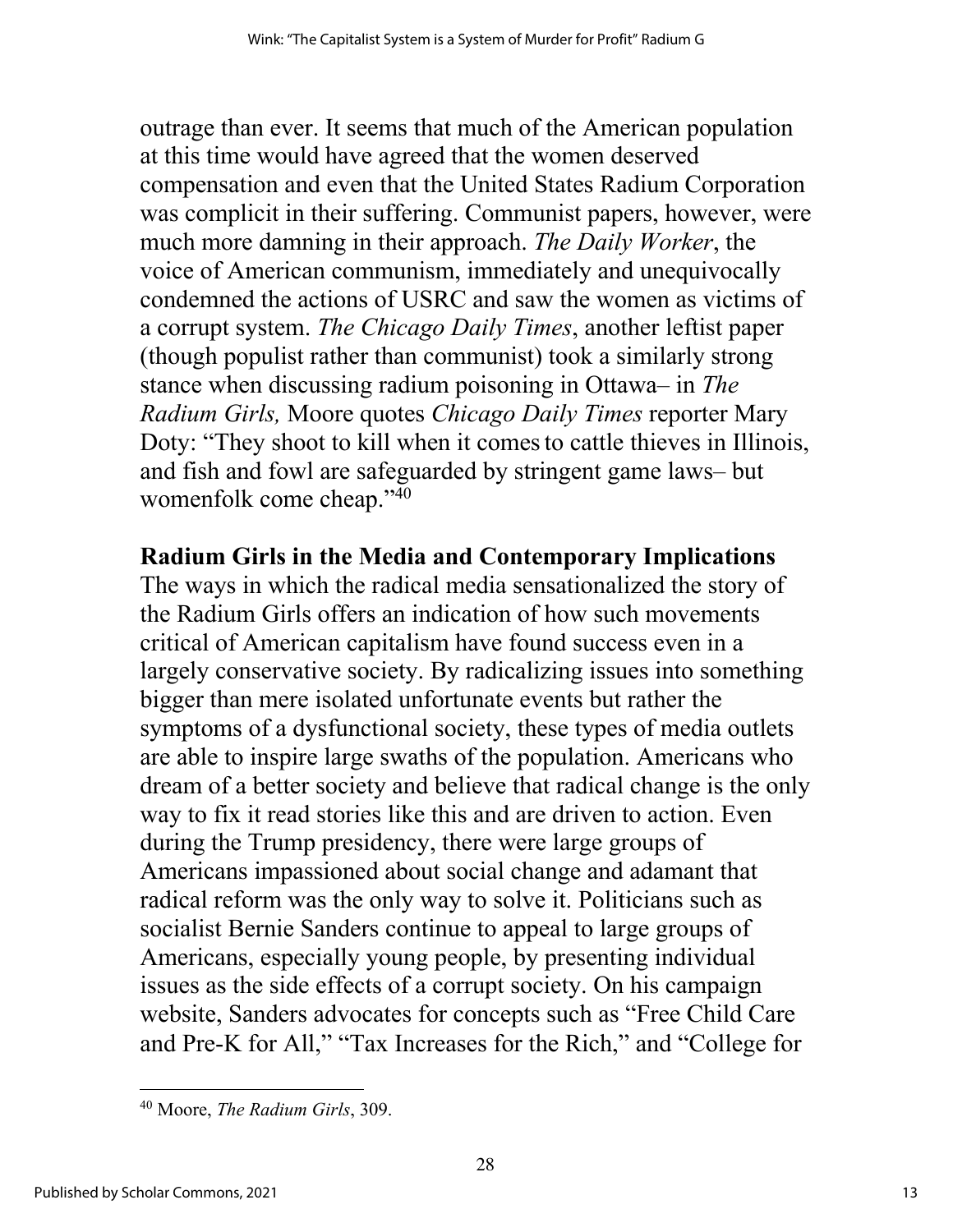All," which take a radical step away from traditional American beliefs in both *laissez faire* and rugged individualism.<sup>41</sup> Politicians like Bernie Sanders have maintained their hold by appealing to idealistic hopes of social change. A 2021 article for *Jacobin Magazine* tells a story of Sanders winning support for his 1976 gubernatorial campaign by connecting with New Haven factory workers facing inhumane conditions in the workplace.<sup>42</sup> Not unlike *The Daily Worker*'s use of the Radium Girls' case to draw attention to capitalist corruption and communism as the best alternative, Sanders looked at a singular instance of workplace injustice and used it to convince people that radical change was the only solution.

There is much to be learned about how radical movements gain and maintain their popularity even when they do not align with predominant mainstream thought. By not only exposing the horrors of USRC's power abuse, but going so far as to blame it on a capitalist system that valued profitability above all else, *The Daily Worker* was able to find support for its movement. The story of the Radium Girls should not be forgotten, not only for its effect on the women and the system that exploited them, but for the complex media interpretations it evoked.

## **Author Bio:**

Sophie Wink is a senior history student minoring in Spanish and political science. She is especially interested in American studies and women's issues and hopes to pursue a degree in public interest law to be an advocate for victims of domestic violence. She is a

<sup>41</sup> "Issues: Bernie Sanders," berniesanders.com.

<sup>42</sup> Branko Marcetic, "How Bernie Sanders, an Open Socialist, Won Burlington's Mayoral Election" in *Jacobin Magazine*; the author expounds upon this story; "It was on these trips that Bouricius witnessed Sanders's ability to connect with voters, whether shopkeepers, farmers, or hippies, and Vermonters' surprising affinity for the socialist ideas he espoused. In one case, the two sat in the squalid living room of a New Haven plastics factory worker. As he told them about the wretched conditions he worked under in the nonunionized, unventilated plant, Sanders, Bouricius recalls, "put his arm around the guy's shoulder and made a real human connection.'"